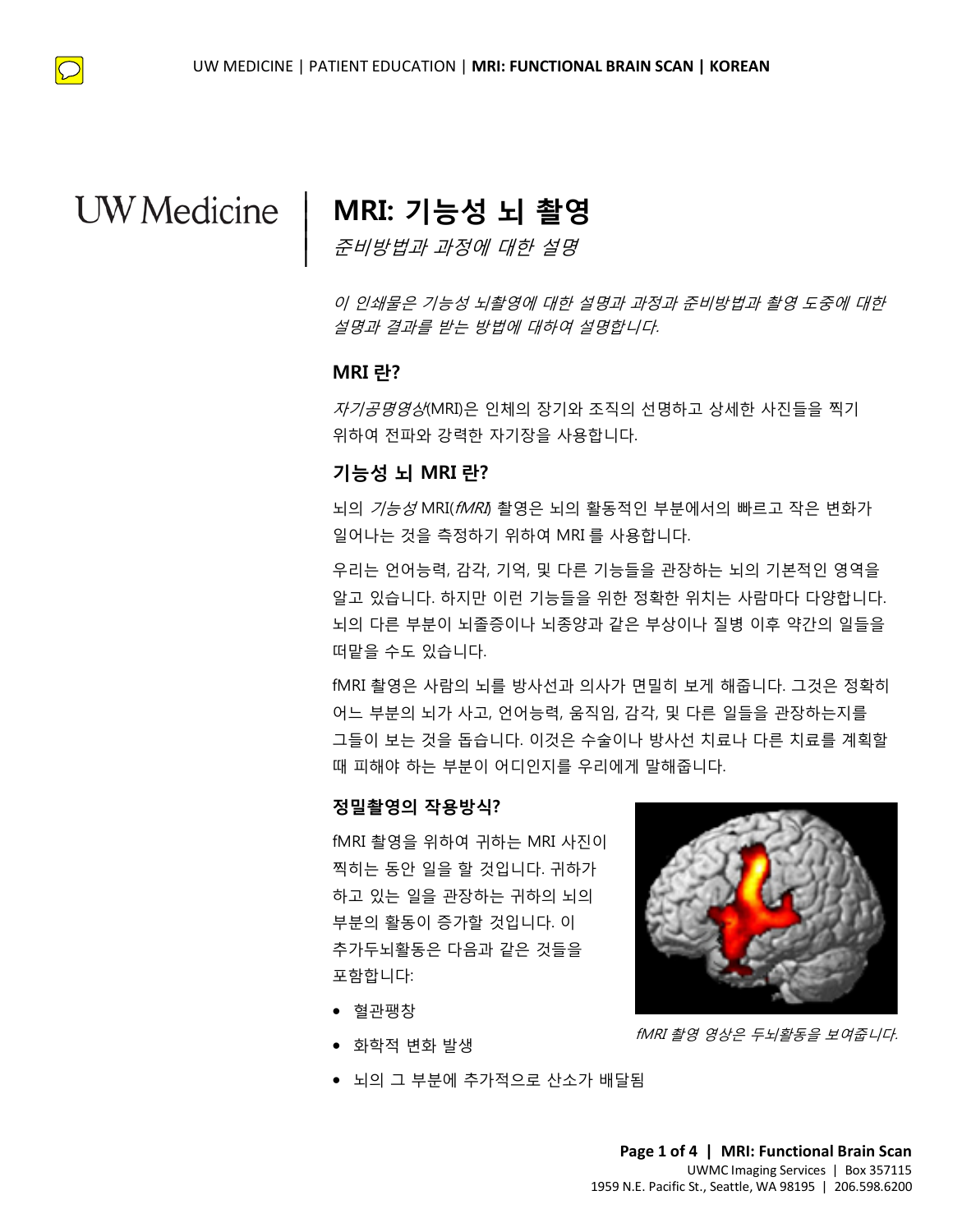이 활동들은 뇌가 정상적으로 기능하고 있다는 모든 징후들 입니다. 그것들은 MRI 영상에 변화로서 나타날 것입니다.

신경과학자(신경계를 연구하는 것을 전문으로 하는 의사)가 귀하가 하게 될 일들을 설명하기 위해서 MRI 촬영 이전에 귀하와 상담할 수도 있습니다.

### **귀하의 안전을 위해서**

### **건강에 대한 검토**

다음과 같은 문제가 있을 경우, 우리에게 알려주십시오:<br>● 간장이나 신장에 문제가 있음<br>● 간장이나 신장 이식이 필요함 우리는 귀하의 MRI 촬영 이전에 특정적인 **건강상태**에 대하여 알아야 합니다. 다음과 같은 문제가 있을 경우, 우리에게 알려주십시오:

- 간장이나 신장에 문제가 있음
- 간장이나 신장 이식이 필요함
- 신장투석을 받고 있음
- 신장투석을 받고 있음<br>● 약이나 *조영제*(엑스레이 염색약)에 부작용이 있음<br>● 수술을 받은 적이 있음<br>● 임신 중이거나 임신 중일 수도 있음<br>**= 음에 대한 검사** ● 약이나 *조영제*(엑스레이 염색약)에 부작용이 있음
	- 수술을 받은 적이 있음
	- 임신 중이거나 임신 중일 수도 있음

#### **금속에 대한 검사**

• 수술을 받은 적이 있음<br>• 임신 중이거나 임신 중일 수도 있음<br>• 임신 중이거나 임신 중일 수도 있음<br>금속**에 대한 검사**<br>우리는 MRI 촬영을 하기 전에 **금속**이 귀하의 **몸 안이나 몸 표면에** 있는지를<br>알아야 하기도 합니다. 강력한 MRI 자력은 철이나 몇몇의 다른 금속들과 같;<br>*가지서*이 무체를 끌어다기 것입니다. 우리는 MRI 촬영을 하기 전에 **금속**이 귀하의 **몸 안이나 몸 표면에** 있는지를 알아야 하기도 합니다. 강력한 MRI 자력은 철이나 몇몇의 다른 금속들과 같은 *강자성*의 물체를 끌어당길 것입니다.

> 몸 표면이나 안에 금속이 있을 경우 MRI 촬영은 귀하를 다치게 할 수 있습니다. 비록 적은 양이라서 귀하를 다치게 하지 않을 경우에도 MRI 영상이 이그러지게 할 수 있습니다.

다음과 같은 것들에 해당사항이 있을 경우 MRI 직원에게 말해주십시오:

• 귀하의 몸 안에 동맥류 클립, 심장박동조절기(아니면 인공심장 판막), 심어놓은 포트, 약물주입 도관(포트오캐스, 인퓨스어포트, 아니면 라이프포트와 같은 상표명들), 자궁내 장치(IUD), 금속판, 클립, 핀, 나사, 아니면 외과용 스테이플, 인공보형 고관절, 아니면 심어져 있는 금속물질.

대부분의 경우, 외과용 스테이플, 클립, 판, 핀, 및 나사는 그것들이 몸 안에 삽입된게 4~6 주 이상이 경우, MRI 촬영 동안에 위험하지 않습니다. 의문점이 있을 경우, 우리는 엑스레이를 찍어서 금속조각을 확인할 수도 있습니다.

• 문신이나 속눈썹선 영구화장

 $\_$  ,  $\_$  ,  $\_$  ,  $\_$  ,  $\_$  ,  $\_$  ,  $\_$  ,  $\_$  ,  $\_$  ,  $\_$  ,  $\_$  ,  $\_$  ,  $\_$  ,  $\_$  ,  $\_$  ,  $\_$  ,  $\_$  ,  $\_$  ,  $\_$  ,  $\_$  ,  $\_$  ,  $\_$  ,  $\_$  ,  $\_$  ,  $\_$  ,  $\_$  ,  $\_$  ,  $\_$  ,  $\_$  ,  $\_$  ,  $\_$  ,  $\_$  ,  $\_$  ,  $\_$  ,  $\_$  ,  $\_$  ,  $\_$  ,

• 약 파스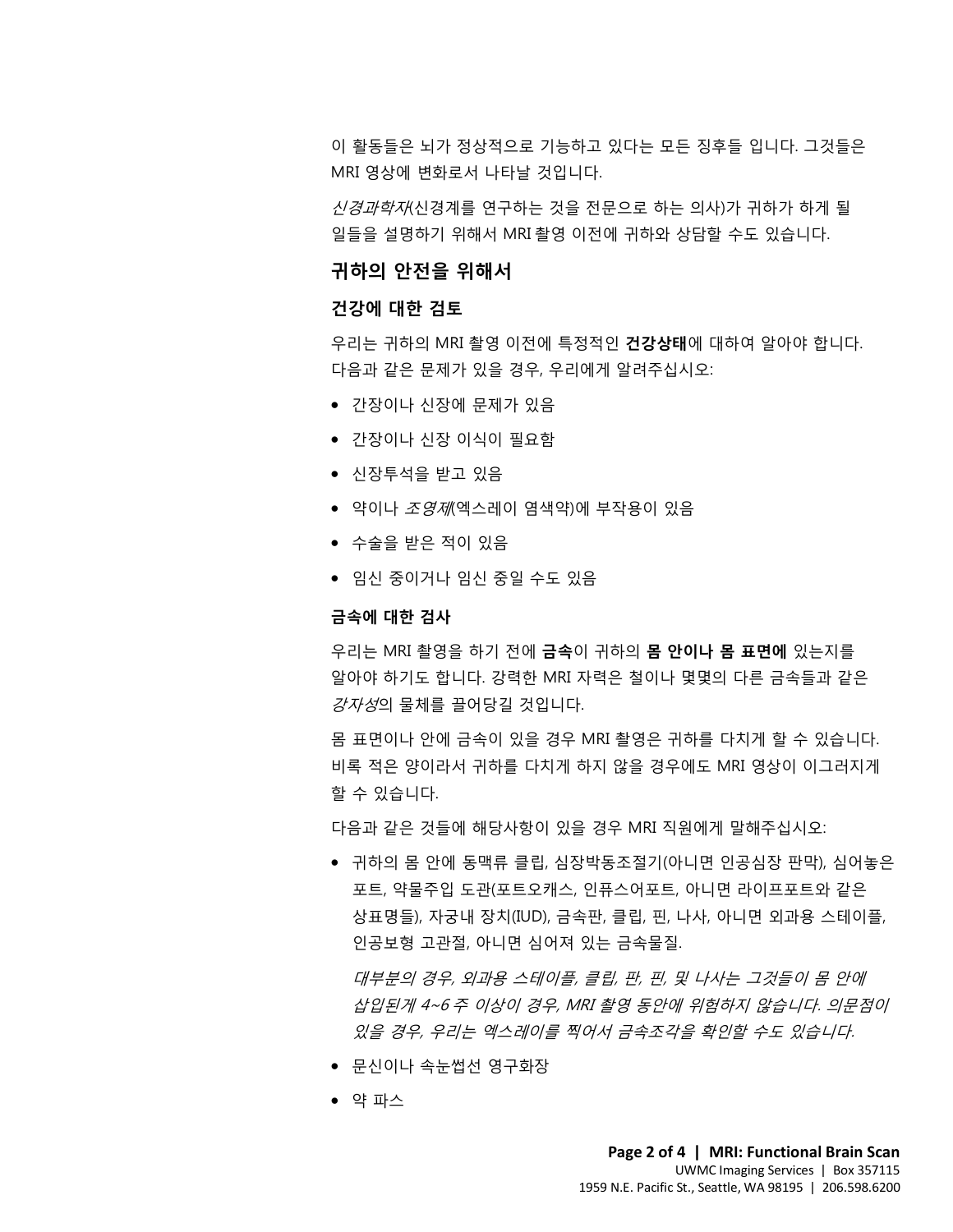- 몸 속에 총알이나 파편
- 금속을 다루는 일을 한 전적이 있을 경우
- 치아 충전제나 치열 교정기

치과 작업은 보통 MRI 에 의해서 영향을 받지 않지만 충전제나 교정기는 얼굴이나 뇌의 사진에 영향을 끼칠 수도 있습니다.

**금속이 들어가 있을 수도 있는 그 외의 것들도 제거**해 주십시오. 포함되는 것들:

- 머리핀
- 귀금속
- 미니늰<br>• 귀금속<br>• 안경, 보청기, 및 제거되는 치과기공물 • 안경, 보청기, 및 제거되는 치과기공물

#### **준비방법?**

**준비방법?**<br>MRI 촬영 동안 통증이나 불안감을 관리하는 것에 대하여 걱정되는 점이 있을<br>경우 검사를 의뢰한 의사와 상담해 주십시오.<br>**촬영과정은?**<br>• 촬영 이전에 귀하는 반드시 병원가운으로 갈아입어야 합니다. MRI 부서에<br>도착하시면 우리가 가운을 드릴 것입니다. MRI 촬영 동안 통증이나 불안감을 관리하는 것에 대하여 걱정되는 점이 있을 경우 검사를 의뢰한 의사와 상담해 주십시오.

### **촬영과정은?**

- 촬영 이전에 귀하는 반드시 병원가운으로 갈아입어야 합니다. MRI 부서에 도착하시면 우리가 가운을 드릴 것입니다.
- 경우 검사를 의뢰한 의사와 상담해 주십시오.<br>**촬영과정은?**<br>• 촬영 이전에 귀하는 반드시 병원가운으로 갈아입어야 합니다. MRI 부서에<br>도착하시면 우리가 가운을 드릴 것입니다.<br>• 귀하는 미끄러져 움직이는 테이블에 누울 것입니다. MRI 기술자가 귀하의<br>머리를 가만히 움직이지 않는 것을 돕기 위하여 귀하의 머리를 틀에 끼울 • 귀하는 미끄러져 움직이는 테이블에 누울 것입니다. MRI 기술자가 귀하의 머리를 가만히 움직이지 않는 것을 돕기 위하여 귀하의 머리를 틀에 끼울 것입니다. 틀은 귀하만을 위한 마스크가 포함될 수도 있습니다.
	- 기술자는 귀하의 머리가 MRI 기계 안으로 들어가게 테이블을 밀어넣을 것입니다. 그런 다음 기술자는 MRI 사진들을 찍기 위해서 방을 나갈 것입니다.
	- 엄지 손가락에 그 손의 각 손가락들을 두드리는 것, 사포 블록을 문지르기, 아니면 간단한 질문에 대답하기와 같은 몇가지 간단한 일들을 하라고 요청받을 것입니다. 귀하는 또한 짧은 문장의 글을 읽거나 스크린 상의 그림을 보는 것도 할 것입니다.
	- 귀하는 인터콤을 통하여 촬영하는 동안 MRI 기술자와 대화할 수 있을 것입니다.
	- 필요한 사진이 얼마나 되는지를 기본으로 촬영은 45~60 분 정도 걸릴 것입니다. 매우 상세한 검사는 더 걸릴 수도 있습니다.

 $\_$  ,  $\_$  ,  $\_$  ,  $\_$  ,  $\_$  ,  $\_$  ,  $\_$  ,  $\_$  ,  $\_$  ,  $\_$  ,  $\_$  ,  $\_$  ,  $\_$  ,  $\_$  ,  $\_$  ,  $\_$  ,  $\_$  ,  $\_$  ,  $\_$  ,  $\_$  ,  $\_$  ,  $\_$  ,  $\_$  ,  $\_$  ,  $\_$  ,  $\_$  ,  $\_$  ,  $\_$  ,  $\_$  ,  $\_$  ,  $\_$  ,  $\_$  ,  $\_$  ,  $\_$  ,  $\_$  ,  $\_$  ,  $\_$  ,

• 영상이 흐릿하게 되는 것을 피하기 위해서 MRI 사진을 찍는 동안 아주 가만히 누워 계시라고 요청받게 될 것입니다.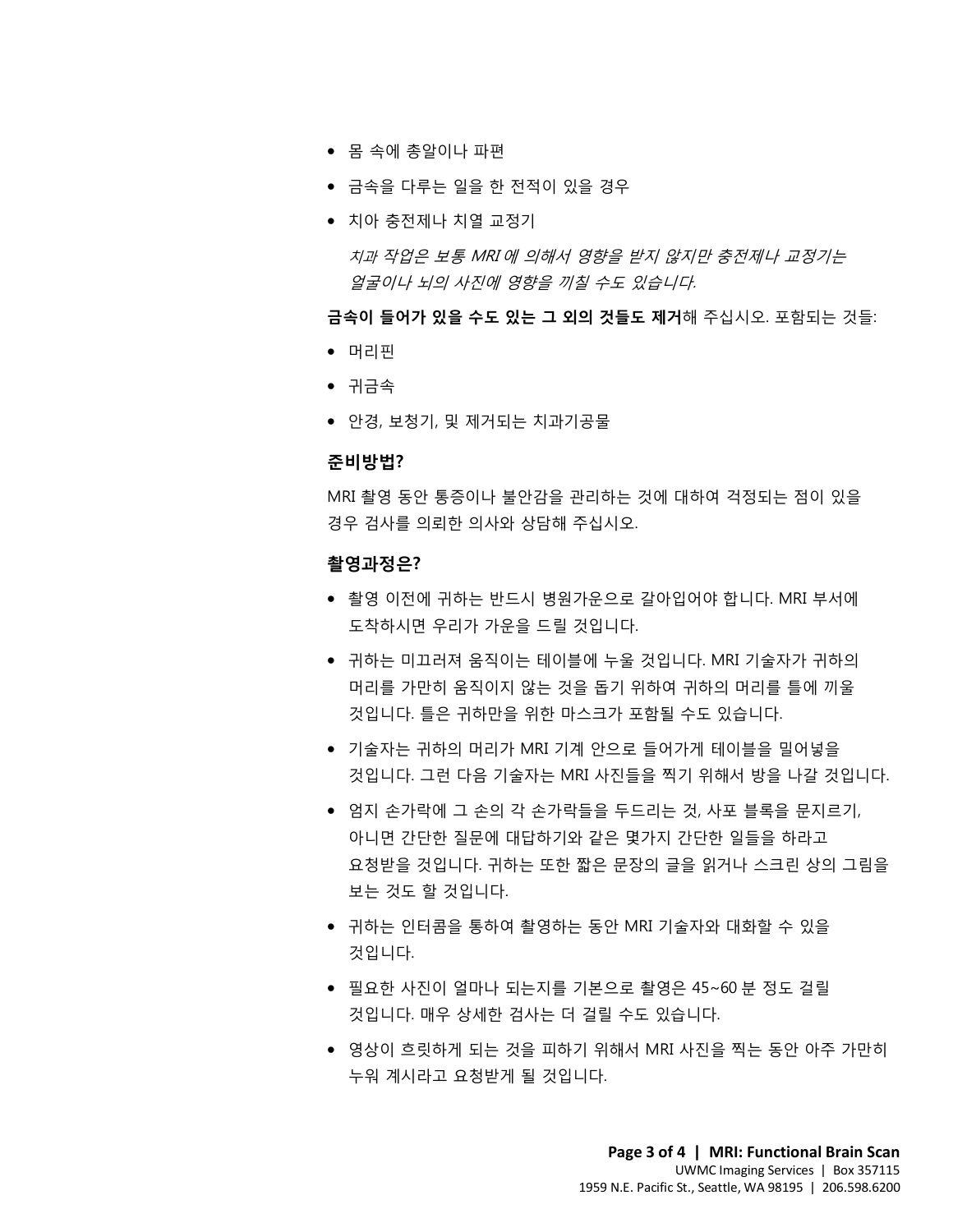• 촬영이 끝난 이후 우리는 영상의 질을 확인할 때까지 기다리시라고 요청할 것입니다. 만일 필요하다면 우리는 사진을 더 찍을 것입니다.

### **MRI 촬영 도중 내가 느낄 감각은?**

- MRI 는 고통을 야기하지 않습니다.
- 어떤 환자분들은 MRI 기계 안에 들어가 있을 때, 갑갑함이나 불안함(폐소공포증)을 느낄 수도 있습니다. 폐소공포증이 있을 경우, MRI 를 의뢰한 의사에게 말해주십시오. 편히 있는 것을 도와주는 약을 받을 수도 있습니다.
- 있습니다.<br>● 촬영이 되고 있는 부분에 열이 나는 것을 느낄 수도 있습니다. 이것은<br>정상입니다. 이것이 불편하게 하면 MRI 기술자에게 말하십시오. • 촬영이 되고 있는 부분에 열이 나는 것을 느낄 수도 있습니다. 이것은 정상입니다. 이것이 불편하게 하면 MRI 기술자에게 말하십시오.
	- 조영제 주사가 필요할 경우 귀하는 주입되는 곳이 불편하거나 차가워지는 것을 느낄 수도 있습니다.
	- 조영제 주사가 필요할 경우 귀하는 주입되는 곳이 불편하거나 차가워지는<br>것을 느낄 수도 있습니다.<br>● 많은 사람들에게는 촬영하는 동안 어떤 때에 시끄럽게 때리거나 두드리는<br>소음이 짜증스럽습니다. 우리는 소리를 덮기 위해서 귀마개를 제공할<br>것입니다. 우리는 소리가 뇌의 다른 부분을 활성화시키고 촬영 결과에<br>것입니다. 우리는 소리가 뇌의 다른 부분을 활성화시키고 촬영 결과에 • 많은 사람들에게는 촬영하는 동안 어떤 때에 시끄럽게 때리거나 두드리는<br>소음이 짜증스럽습니다. 우리는 소리를 덮기 위해서 귀마개를 제공할<br>것입니다. 우리는 소리가 뇌의 다른 부분을 활성화시키고 촬영 결과에<br>영향을 끼칠 것이기 때문에 음악을 제공할 수 없습니다.<br>**누가 결과를 판독하고 나는 그것을 어떻게 받는가?**<br><br>신경과학자와 신경방사선과 의사(신경계의 질환을 진단하고 치료하는 것이 • 많은 사람들에게는 촬영하는 동안 어떤 때에 시끄럽게 때리거나 두드리는 소음이 짜증스럽습니다. 우리는 소리를 덮기 위해서 귀마개를 제공할 것입니다. 우리는 소리가 뇌의 다른 부분을 활성화시키고 촬영 결과에 영향을 끼칠 것이기 때문에 음악을 제공할 수 없습니다.

### **누가 결과를 판독하고 나는 그것을 어떻게 받는가?**

 $\bot$  , and the contribution of the contribution of the contribution of the contribution of the contribution of the contribution of the contribution of the contribution of the contribution of the contribution of the contri

신경과학자와 신경방사선과 의사(신경계의 질환을 진단하고 치료하는 것이 전문인 방사선의)가 귀하의 MRI 영상을 검토하고 판독할 것입니다. 신경방사선의는 그 결과에 대해서 귀하와 상담하지 않을 것이지만 주치의나 의뢰한 의사에게 보고서를 보낼 것입니다. 이 의료인은 귀하에게 결과를 줄 것입니다.

그런 다음 귀하와 귀하의 의료인은 필요한대로 문제에 대한 치료와 같은 다음 단계를 결정할 것입니다.

귀하는 이케어의 결과 페이지에서 결과를 읽을 수도 있습니다. 영상의 사본이 들은 디스크가 필요할 경우 206.598.6206 로 전화하십시오.

### **문의사항?**

귀하의 질문은 중요합니다. 질문이나 걱정되는 것이 있을 경우 담당의나 의료제공자에게 전화하십시오.

### UWMC 영상 서비스과: 206.598.6200

 Harborview 영상 서비스과: 206.744.3105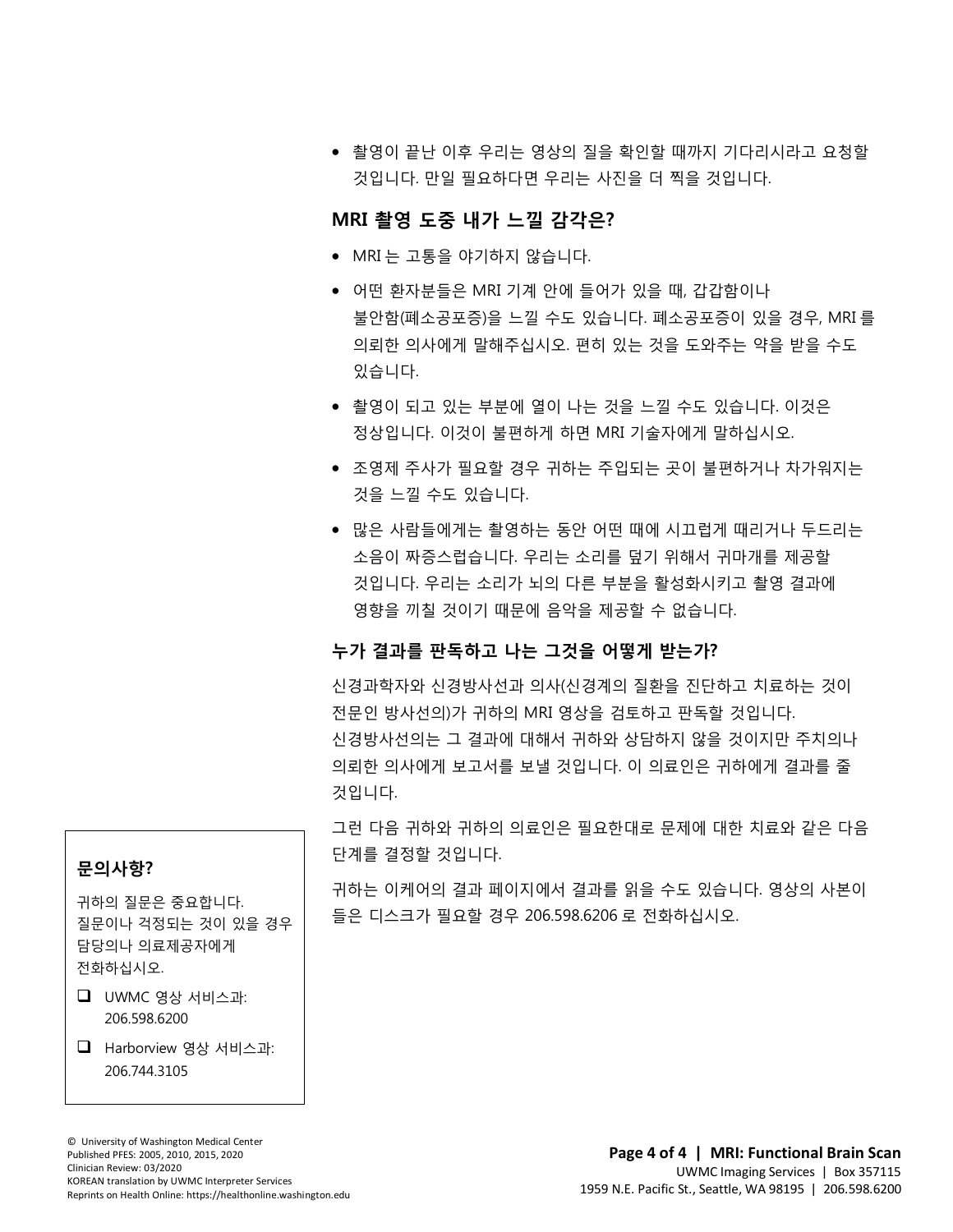# **UW** Medicine

# **MRI: Functional Brain Scan**

*How to prepare and what to expect*

*This handout explains how a functional brain scan works, how it is done, how to prepare, what to expect during the scan, and how to get your results.*

# **What is MRI?**

|  $\vert$  $\vert$  $\vert$ 

> *Magnetic resonance imaging* (MRI) uses radio waves and a strong magnetic field to take clear and detailed pictures of the body's organs and tissues.

# **What is a functional brain MRI?**

A *functional* MRI (*fMRI*) scan of the brain uses MRI to measure the quick, tiny changes that take place in active parts of the brain.

organs and tissues.<br> **What is a functional brain MRI?**<br>
A *functional* MRI (*fMRI*) scan of the brain uses MRI to measure t<br>
quick, tiny changes that take place in active parts of the brain.<br>
We know the basic areas of the We know the basic areas of the brain that handle speech, sensation, memory, and other functions. But, the exact sites for these functions vary from person to person. Other parts of the brain may also take over some tasks after injury or disease, such as [stroke](javascript:glossAry() or a brain tumor.

> An fMRI scan lets [radiologists](javascript:glossAry() look closely at a person's brain. It helps them see exactly which part of their brain handles thought, speech, movement, sensation, and other tasks. This tells us what areas to avoid when planning surgery, [radiation therapy,](javascript:glossAry() or other treatments.

# **How does the scan work?**

For your fMRI scan, you will do tasks while MRI pictures are taken. Activity will increase in the area of your brain that is in charge of the task you are doing. This extra brain activity includes:

- Blood vessels getting larger
- Chemical changes occurring

 $\_$  ,  $\_$  ,  $\_$  ,  $\_$  ,  $\_$  ,  $\_$  ,  $\_$  ,  $\_$  ,  $\_$  ,  $\_$  ,  $\_$  ,  $\_$  ,  $\_$  ,  $\_$  ,  $\_$  ,  $\_$  ,  $\_$  ,  $\_$  ,  $\_$  ,  $\_$  ,  $\_$  ,  $\_$  ,  $\_$  ,  $\_$  ,  $\_$  ,  $\_$  ,  $\_$  ,  $\_$  ,  $\_$  ,  $\_$  ,  $\_$  ,  $\_$  ,  $\_$  ,  $\_$  ,  $\_$  ,  $\_$  ,  $\_$  ,

• Extra oxygen being delivered to that part of the brain



*An fMRI scan image showing brain activity.*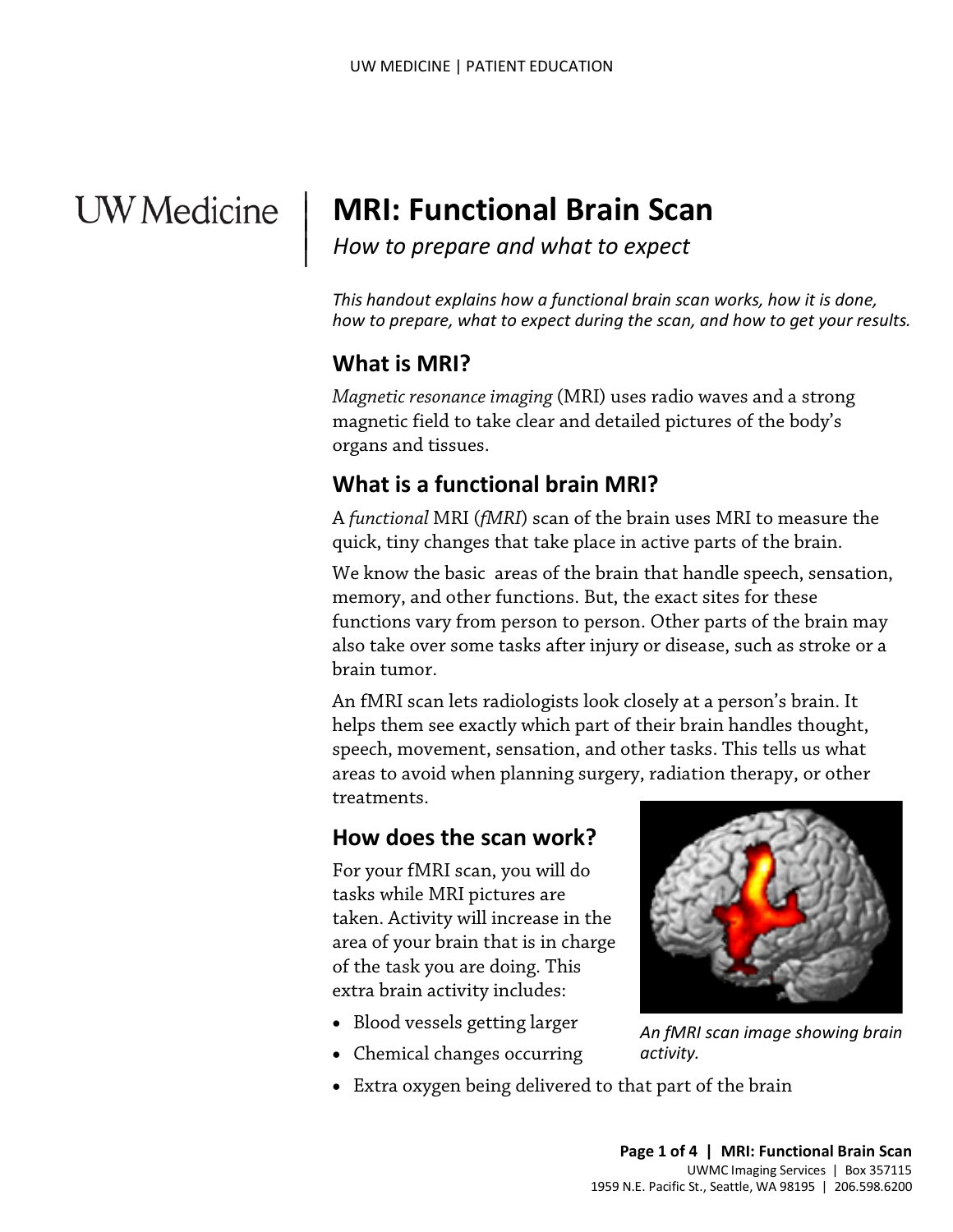These activities are all signs that the brain is working normally. They will show up as a change in the MRI image.

A *neuroscientist* (a doctor who specializes in studying the nervous system) may work with you before your MRI scan to explain the tasks you will be doing.

# **For Your Safety**

### **Health Review**

We need to know about certain **health conditions** before giving you an MRI scan. Please tell us if you:

- Have any problems with your liver or kidneys
- Need a liver or kidney transplant
- Are on dialysis
- Need a liver or kidney transplant<br>
 Are on dialysis<br>
 Have allergies to any drugs or *contrast* (X-ray dye)<br>
 Have had any surgeries<br>
 Are pregnant or may be pregnant<br> **Screening for Metal** • Have allergies to any drugs or *contrast* (X-ray dye)
	- Have had any surgeries
	- Are pregnant or may be pregnant

### **Screening for Metal**

We also need to know if you have any **metal in or on your body** before we give you an MRI scan. The strong MRI magnet will pull on any *ferromagnetic* object, such as iron and some other metals.

If you have any metal on or in your body, an MRI can harm you. Even small amounts that do not harm your body can distort the MRI image.

Please tell MRI staff if you have:

• Aneurysm clips, a heart pacemaker (or artificial heart valve), an implanted port, an infusion catheter (with brand names such as Port-o-cath, Infusaport, or Lifeport), an intrauterine device (IUD), any metal plates, clips, pins, screws, or surgical staples, a prosthetic hip, or any implanted metal object in your body

*Most times, surgical staples, clips, plates, pins, and screws are not a risk during MRI if they have been in place for more than 4 to 6 weeks. If there is any question, we may do an X-ray to check for metal fragments.* 

• Tattoos or permanent eyeliner

 $\bot$  , and the set of the set of the set of the set of the set of the set of the set of the set of the set of the set of the set of the set of the set of the set of the set of the set of the set of the set of the set of t

• Medicine patches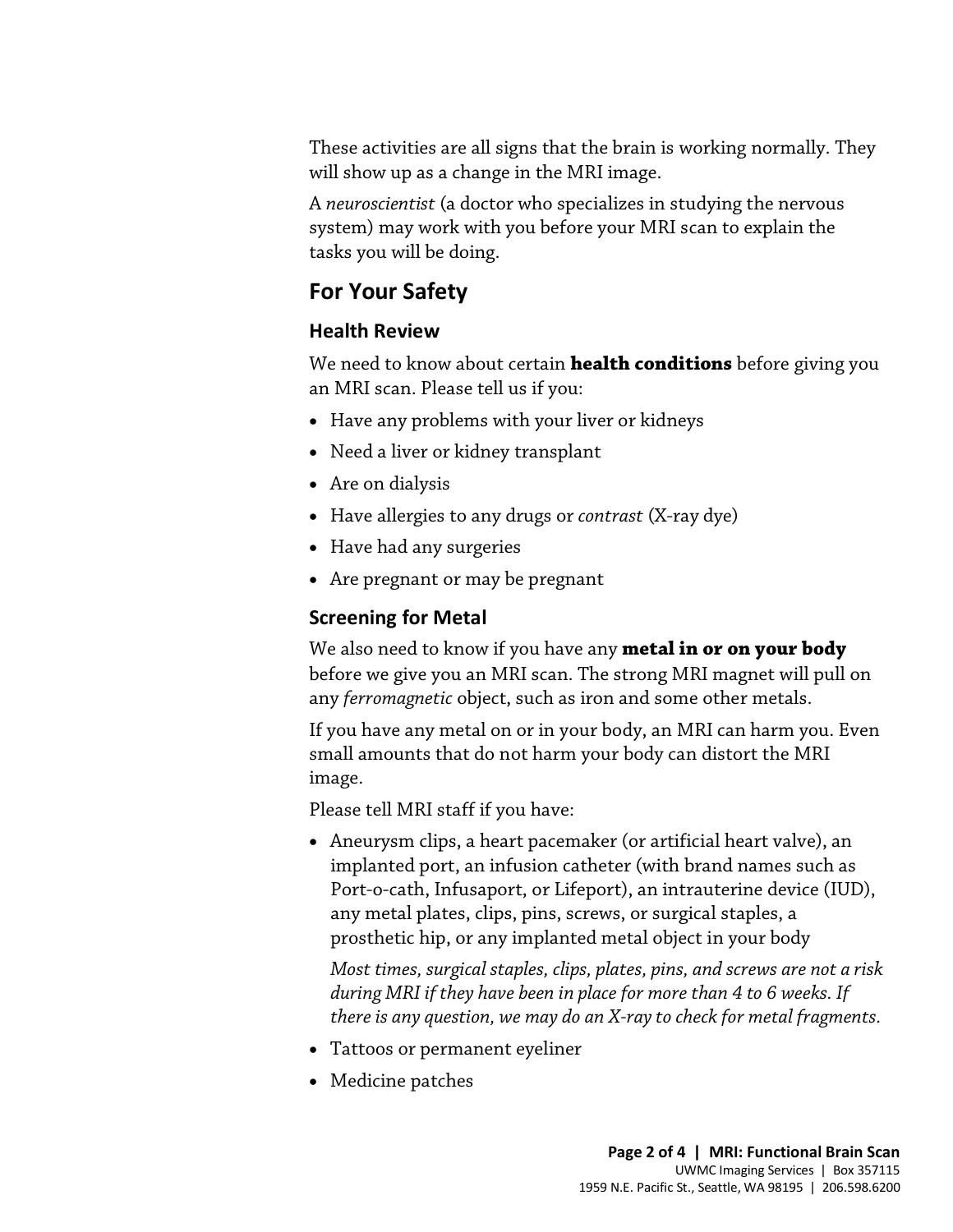- A bullet or shrapnel in your body
- Ever worked with metal
- Tooth fillings or braces

*Dental work is not usually affected by the MRI, but fillings and braces may distort pictures of the face or brain.*

Please also **remove any other items that might contain metal**. These include:

- Hairpins
- Jewelry
- Glasses, hearing aids, and any removable dental work

# **How do I prepare?**

Please talk with your referring provider if you have any concerns about managing pain or anxiety during your MRI scan.

# **How is the scan done?**

- **HOW dO I prepare?**<br>Please talk with your referring provider if you have any concerns<br>about managing pain or anxiety during your MRI scan.<br>**HOW is the scan done?**<br>• You must change into a hospital gown before your scan. We • You must change into a hospital gown before your scan. We will give you a gown when you arrive in the MRI department.
	- You will lie on a sliding table. The MRI technologist will place your head in a brace to help hold it still. The brace may include a mask created just for you.
	- The technologist will slide the table so that your head is inside the MRI unit. The technologist will then leave the room to take the MRI pictures.
	- You will be asked to do a number of small tasks, such as tapping the thumb of one hand against each of the fingers of that hand, rubbing a block of sandpaper, or answering simple questions. You will also read short statements or view pictures on a screen.
	- You will be able to talk with the MRI [technologist](javascript:glossAry() during the scan through an intercom.
	- Based on how many pictures are needed, the scan will take from 45 to 60 minutes. A very detailed study may take longer.
	- You will be asked to hold very still while the MRI pictures are being taken, to avoid blurring the images.

 $\bot$  , and the set of the set of the set of the set of the set of the set of the set of the set of the set of the set of the set of the set of the set of the set of the set of the set of the set of the set of the set of t

• After the scan, we will ask you to wait until we check the images for quality. If needed, we will take more pictures.